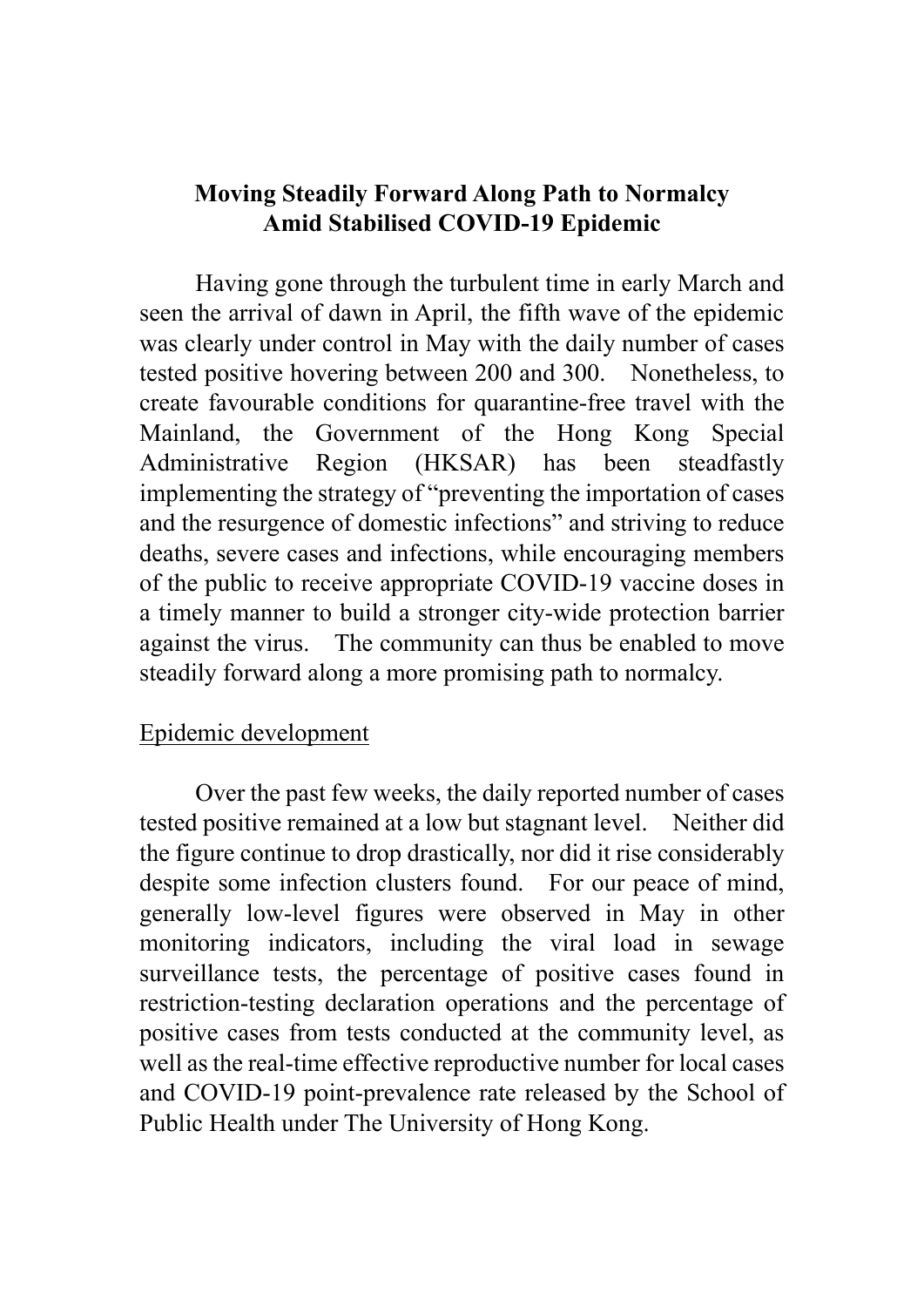The drop in confirmed cases, coupled with the multi-tiered triage and treatment strategy in effect, has enabled the public healthcare system to resume its normal operation. The number of COVID-19 confirmed cases admitted to public hospitals significantly decreased from 1 339 on May 1 to 427 on May 29. Of the latter, eight were in serious conditions and 13 were in critical conditions (four thereof under intensive care).

#### Getting society back to normal

As the epidemic situation remains stable, and the COVID-19 vaccination rates of the first and second doses have reached 92% and 86.9% respectively with the risk of severe or death cases effectively reduced among the infected, the HKSAR Government has relaunched social and economic activities on various fronts in an orderly manner along the path to normalcy as announced in March 21 and in response to the expectations from various sectors of society. It is particularly gratifying to see that all students city-wide have resumed face-to-face classes at school; the Hong Kong Diploma of Secondary Education Examination this year has been conducted successfully; sports premises have been reopened; all scheduled premises subject to regulation have resumed business; and the catering and retail sectors have reaped a long-awaited blooming business. As regards visitors' immigration, further to lifting the flight ban on nine countries in April to allow Hong Kong residents (HKRs) from overseas to enter Hong Kong, the HKSAR Government expanded the scope to non-HKRs with effect from May 1 alongside suitable adjustments made to the route-specific flight suspension mechanism. With effect from May 9, the HKSAR Government imposed an additional rapid antigen test (RAT) requirement on "test-and-hold" at the airport to strengthen the testing arrangement for inbound passengers on the one hand, while shortening their waiting time at the airport to enhance the process of closed-loop management from the airport to designated quarantine hotels on the other.

2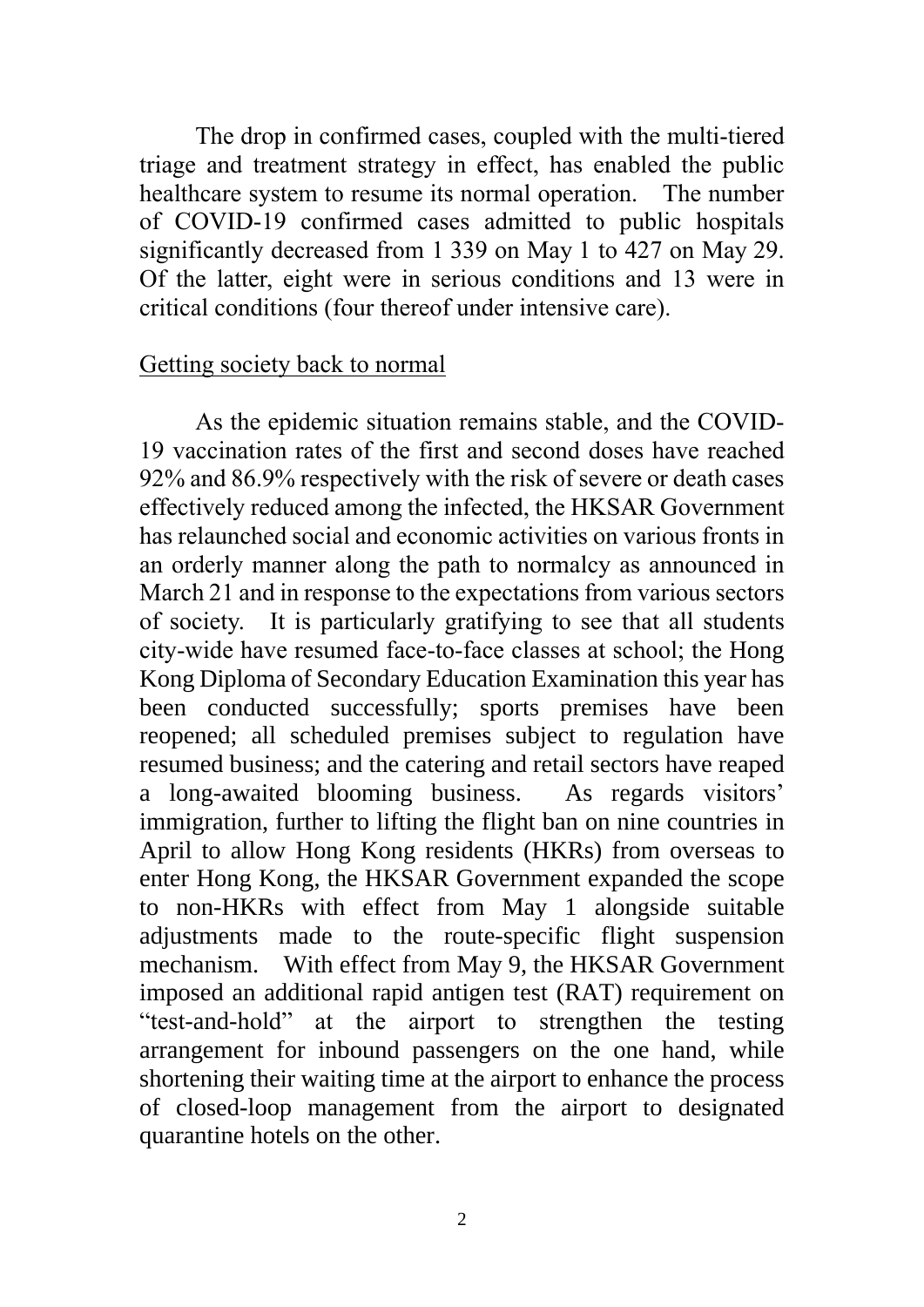# Implementing third stage of Vaccine Pass as planned

It has been over 450 days since the launch of the COVID-19 Vaccination Programme by the HKSAR Government. No shortage of the two COVID-19 vaccines for the people of Hong Kong has ever occurred, while a growing number of channels for vaccination has been provided to bring them more convenience. At present, as many as 100 000 doses can be administered daily, which can well meet the demand. While the first- and seconddose vaccination rates of Hong Kong's population are satisfactory, the third-dose one has just exceeded 50% and needs to be boosted further. With the second stage of the Vaccine Pass coming into effect on April 30, the HKSAR Government will implement the third stage from May 31 onwards as planned. People will be then generally required to have received three doses before they can enter a series of premises subject to regulation.

In order to strengthen the immune barrier for hospitals and public healthcare facilities, protect members of the public using public healthcare services (especially the elderly and chronic patients) and further encourage them to get vaccinated, the Vaccine Pass arrangement will be implemented by administrative means in designated healthcare premises under the purview of the Food and Health Bureau, the Department of Health and the Hospital Authority (HA) (such as specialist out-patient clinics of HA, Student Health Service Centres and Special Assessment Centres, District Health Centres) with effect from June 13.

Other major anti-epidemic and related measures and events are tabulated below in the chronological order:

| <b>Date</b>   | <b>Measure or Event</b>                                                                                                                            |
|---------------|----------------------------------------------------------------------------------------------------------------------------------------------------|
| $\vert$ May 1 | The HKSAR Government adjusted the testing and<br>quarantine requirements for air crew, including<br>subjecting air crew members who are spending a |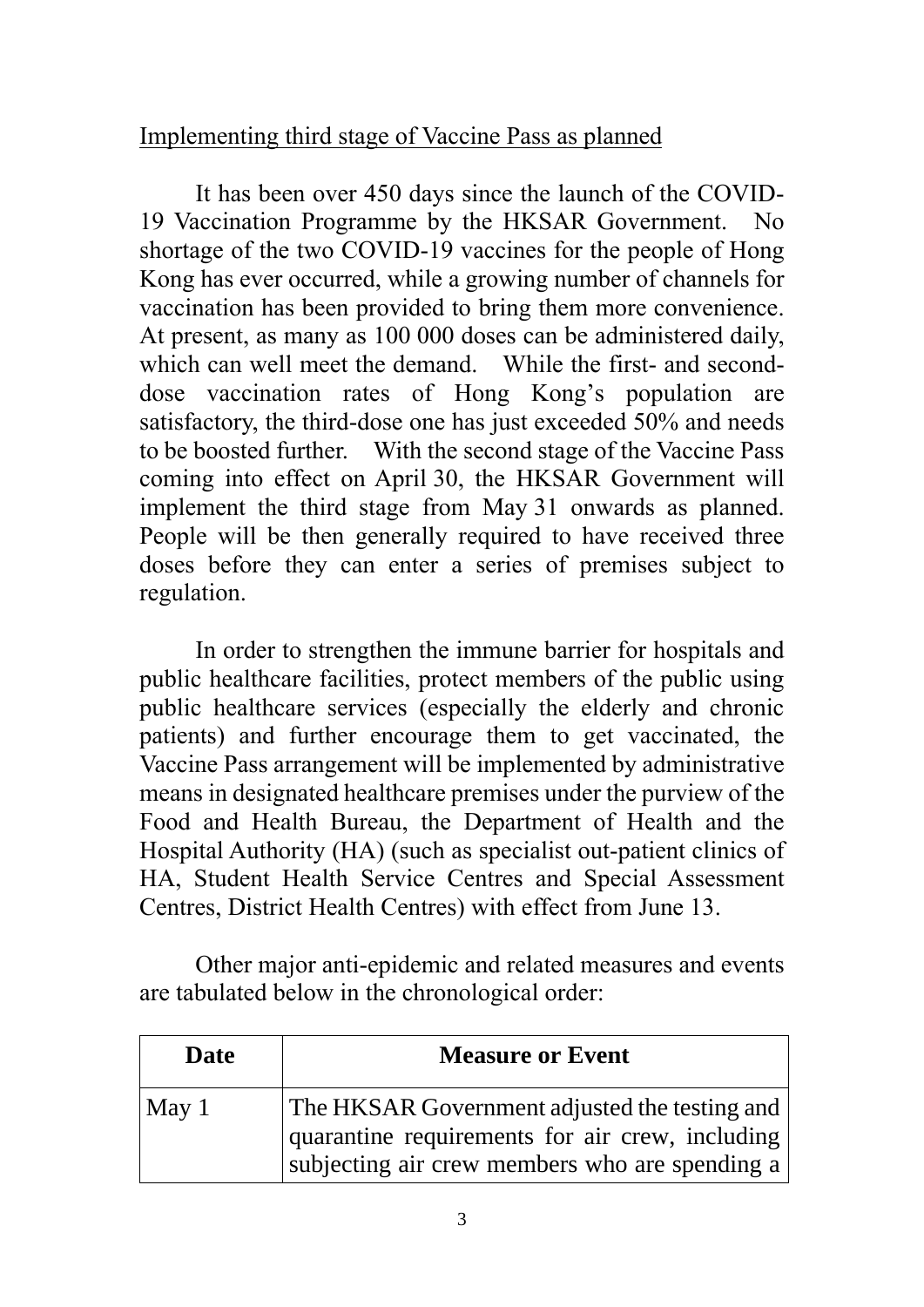| <b>Date</b> | <b>Measure or Event</b>                                                                                                                                                                                                                                                                                                                                                                  |
|-------------|------------------------------------------------------------------------------------------------------------------------------------------------------------------------------------------------------------------------------------------------------------------------------------------------------------------------------------------------------------------------------------------|
|             | short layover in Hong Kong and not entering the<br>local community to a stringent closed-loop<br>arrangement during their stay in Hong Kong, and<br>requiring all air crew members deployed by local<br>airlines for operating flights in and out of Hong<br>Kong to have taken three vaccine doses                                                                                      |
| May 1       | The HKSAR Government lifted the Outbound<br>Travel Alert issued for COVID-19 on overseas<br>countries/territories                                                                                                                                                                                                                                                                        |
| May 4       | The Treatment Centre for COVID-19 at the<br>AsiaWorld-Expo was turned into standby mode                                                                                                                                                                                                                                                                                                  |
| May 5       | The HKSAR Government organised<br>an<br>appreciation and farewell ceremony for the last<br>batch of Mainland medical support team members<br>before their return to the Mainland                                                                                                                                                                                                         |
| May 6       | Twenty-six public hospitals of HA resumed the<br>special visiting arrangement in non-acute wards<br>and units                                                                                                                                                                                                                                                                            |
| May 6       | A handover ceremony for the hospital for<br>emergency use constructed with the Central<br>Government's support at the Lok Ma Chau Loop<br>was held                                                                                                                                                                                                                                       |
| May 9       | In view of the epidemic development and cost-<br>effectiveness, the HKSAR Government finished<br>turning all the community isolation facilities<br>(CIFs) in Tsing Yi, San Tin, Hong Kong<br>Boundary Crossing Facilities Island of Hong<br>Kong-Zhuhai-Macao Bridge, Fanling, Hung Shui<br>Kiu and Yuen Long to standby mode; it now<br>focuses on the use of Penny's Bay CIF and a CIF |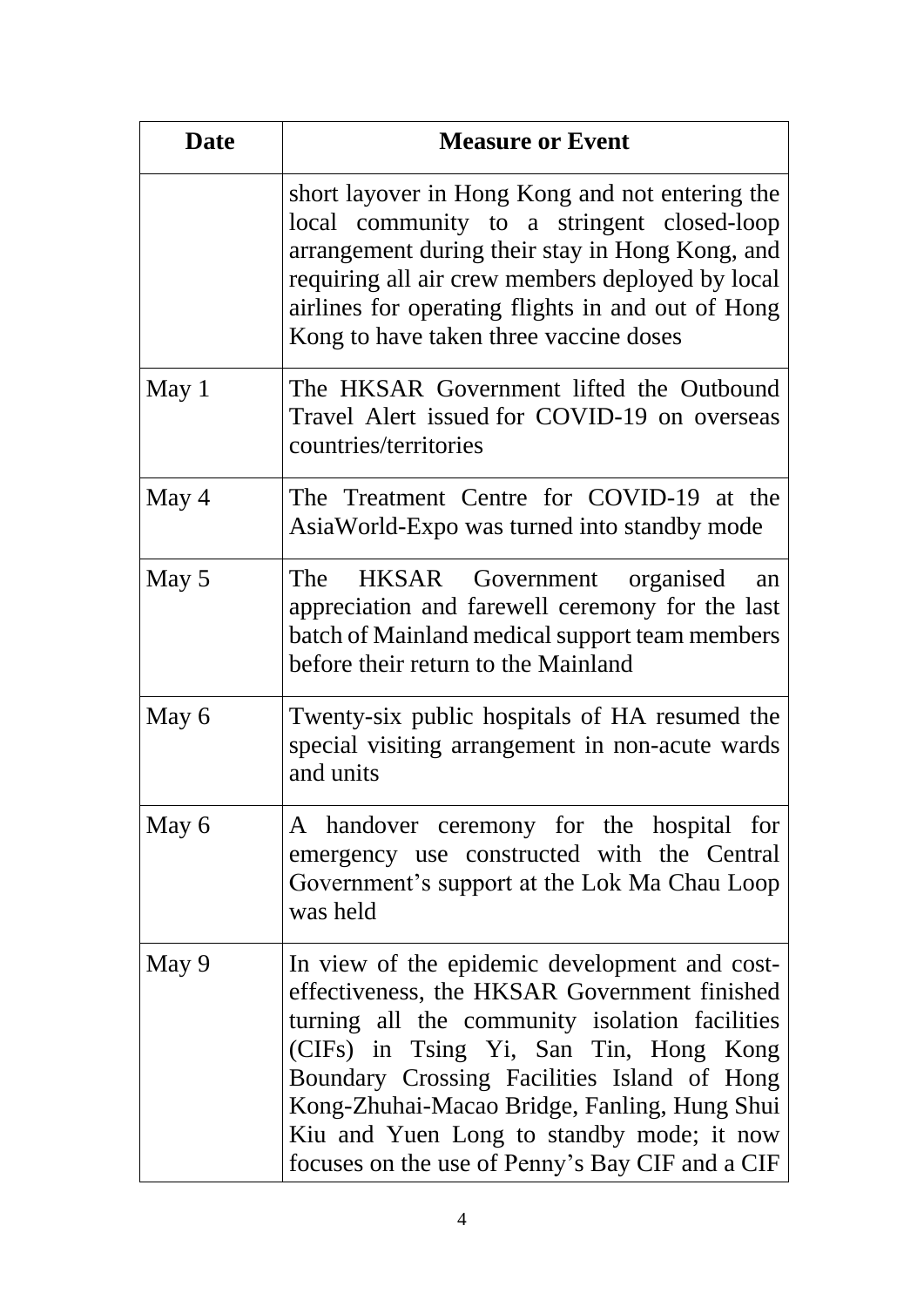| <b>Date</b> | <b>Measure or Event</b>                                                                                                                                                                                                                                                                                                                                                                                                               |
|-------------|---------------------------------------------------------------------------------------------------------------------------------------------------------------------------------------------------------------------------------------------------------------------------------------------------------------------------------------------------------------------------------------------------------------------------------------|
|             | hotel                                                                                                                                                                                                                                                                                                                                                                                                                                 |
| May $11$    | Upon completion of a three-stage outreach<br>vaccination arrangement for residential care<br>homes (RCHs), outreach vaccination had been<br>arranged for the residents of all the 1100-odd<br>RCHs for the elderly (RCHEs) and RCHs for<br>persons with disabilities (RCHDs) who were<br>suitable for COVID-19 vaccination, largely<br>achieving a comprehensive vaccination coverage<br>with an overall vaccination rate of over 80% |
| May $12$    | Eight Designated Clinics for COVID-19<br>confirmed cases under HA ceased operation and<br>resumed provision of services the next day as<br>General Out-patient Clinics; and another eight<br>ceased operation on May 23 likewise                                                                                                                                                                                                      |
| May 13      | restricted visiting arrangement<br>A<br>was<br>implemented in RCHEs and RCHDs on the<br>premise of observing infection-preventive<br>measures to protect the health of residents and<br>staff of the RCHs                                                                                                                                                                                                                             |
| May $14$    | The Social Welfare Department returned four<br>sports centres earlier used as holding centres<br>(namely Choi Wing Road Sports Centre, Shek<br>Kip Mei Park Sports Centre, Harbour Road Sports<br>Centre and Tsuen Wan West Sports Centre) to the<br>Leisure and Cultural Services Department                                                                                                                                         |
| May 19      | Education Bureau of the<br><b>HKSAR</b><br>The<br>Government announced that, having regard to the<br>advice of the Centre for Health Protection, the<br>current daily RAT requirement for students and                                                                                                                                                                                                                                |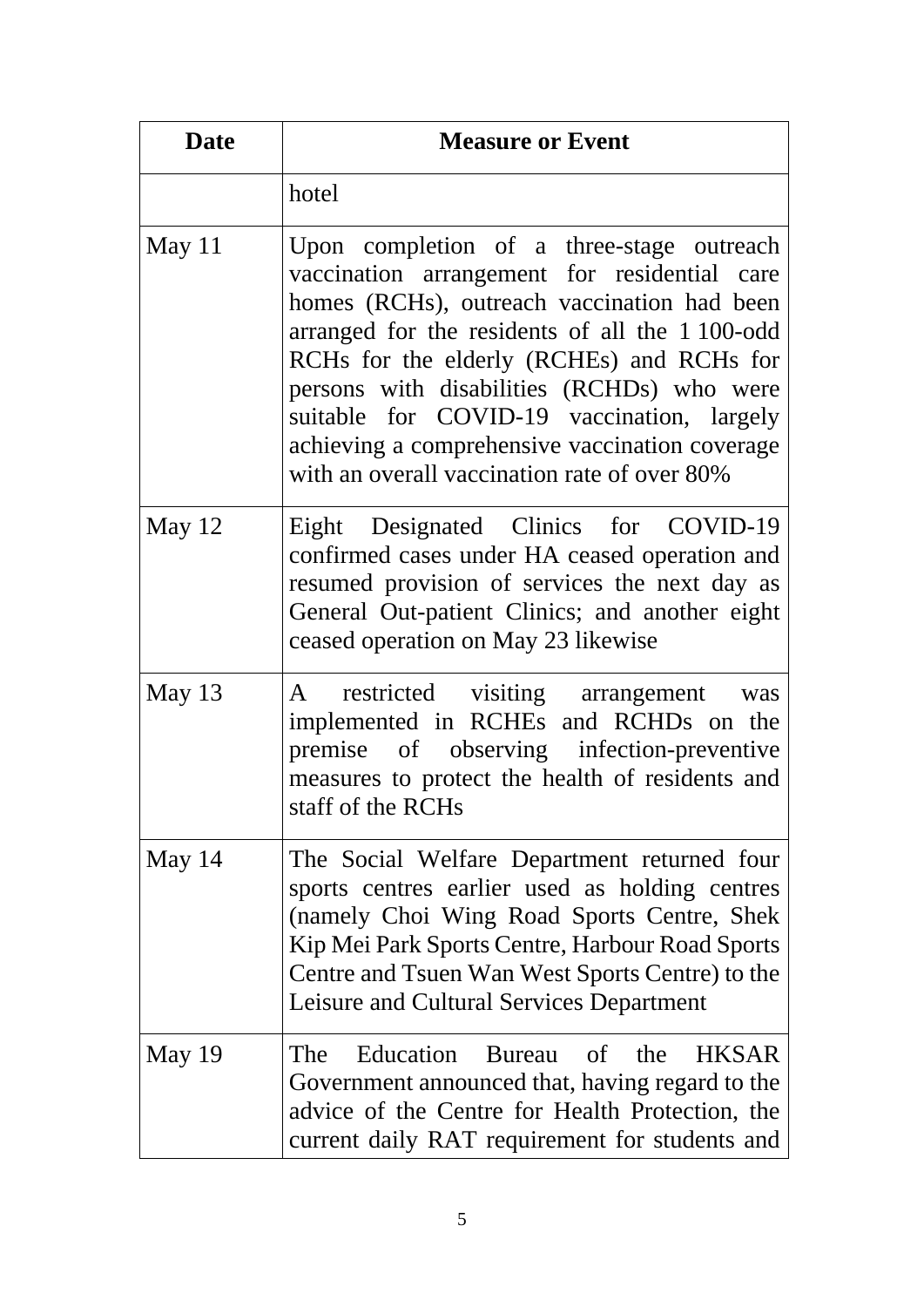| <b>Date</b> | <b>Measure or Event</b>                                                                                                                                                                                                                                                                                                                      |
|-------------|----------------------------------------------------------------------------------------------------------------------------------------------------------------------------------------------------------------------------------------------------------------------------------------------------------------------------------------------|
|             | school staff be extended till late June                                                                                                                                                                                                                                                                                                      |
| May 20      | The HKSAR Government relaunched the online<br>platform for declaration of non-local vaccination<br>records to provide an additional channel for<br>declaring non-local vaccination records alongside<br>boundary control points and designated post<br>offices                                                                               |
| May 21      | Having regard to experts' advice, the HKSAR<br>Government announced that, in addition to<br>persons aged 60 or above in general as earlier<br>permitted, uninfected persons aged 18 to 59 at a<br>higher risk of COVID-19 exposure or with<br>personal needs might choose to receive a fourth<br>COVID-19 vaccine dose                       |
| May 23      | The "LeaveHomeSafe" telephone hotline<br>(2626 3066) commenced operation to handle<br>public enquiries on installation or use of the<br>"LeaveHomeSafe" mobile app in areas such as<br>the storing and display of the Vaccine Pass                                                                                                           |
| May $27$    | The HKSAR Government announced that<br>six million RAT kits had been distributed for free<br>to persons aged 60 or above through various<br>elderly service units, and that the initiative be<br>extended till the end of June to encourage them to<br>take rapid tests continually for the regular<br>monitoring of their health conditions |
| May 29      | The HKSAR Government announced, effective<br>from June 1, the fine-tuned pre-departure and<br>post-arrival nucleic acid testing arrangements<br>applicable to persons boarding for Hong Kong                                                                                                                                                 |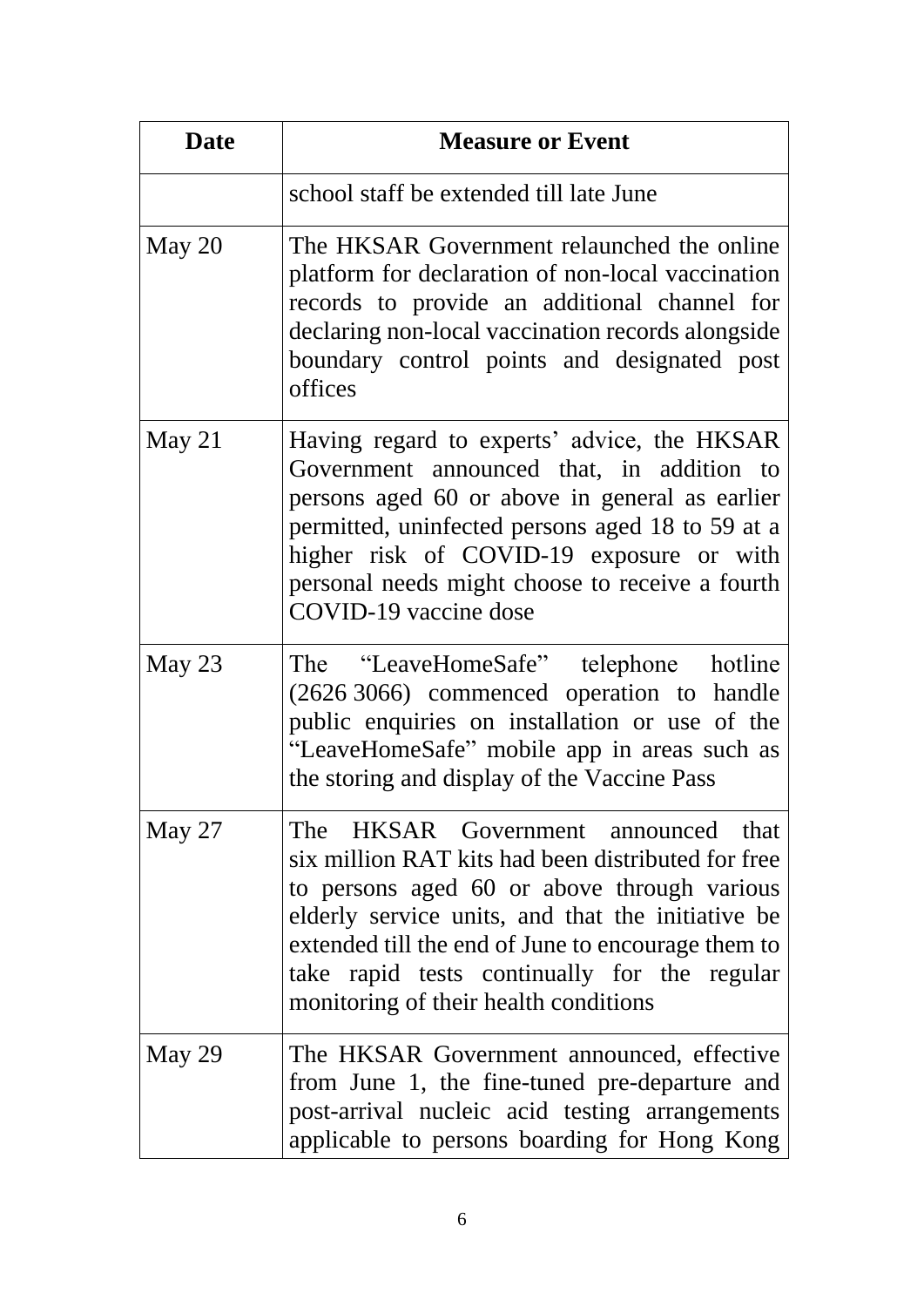| Date     | <b>Measure or Event</b>                                                                                                                                                                                                                                                                                                                                                                                                                                                                                          |
|----------|------------------------------------------------------------------------------------------------------------------------------------------------------------------------------------------------------------------------------------------------------------------------------------------------------------------------------------------------------------------------------------------------------------------------------------------------------------------------------------------------------------------|
|          | from overseas places and Taiwan (including an<br>additional compulsory nucleic acid test on the<br>ninth day of arrival in Hong Kong), and the<br>updated penalty to be incurred by airlines for<br>neglecting to verify the required documentation<br>of persons boarding flights for Hong Kong and<br>triggering the route-specific flight suspension<br>mechanism, to reduce the impact on the journeys<br>of persons coming to Hong Kong while<br>continuing to firmly guard against importation of<br>cases |
| May $31$ | HA extended the special visiting arrangement to<br>other acute and specialist hospitals as well as child<br>and adolescent psychiatric wards or units                                                                                                                                                                                                                                                                                                                                                            |

## Supporting enterprises and safeguarding jobs

The HKSAR Government announced in May that the seasonally adjusted unemployment rate for February to April this year stood at 5.4%, representing a 0.4 percentage point increase as compared with the preceding three-month period. Nonetheless, the subsiding local epidemic situation and progressive relaxation of social distancing measures, together with the 2022 Employment Support Scheme (2022 ESS) and new round of electronic consumption vouchers of \$10,000 each to eligible citizens as announced in the Government Budget this year, would expectedly give a boost to the business of various sectors by and large. It is hoped that enterprises could regain vitality and retain staff or even hire more, improving the business sentiment and promoting economic rebound.

Earlier on, the HKSAR Government rolled out the fifth and sixth rounds of the Anti-epidemic Fund to provide some financial